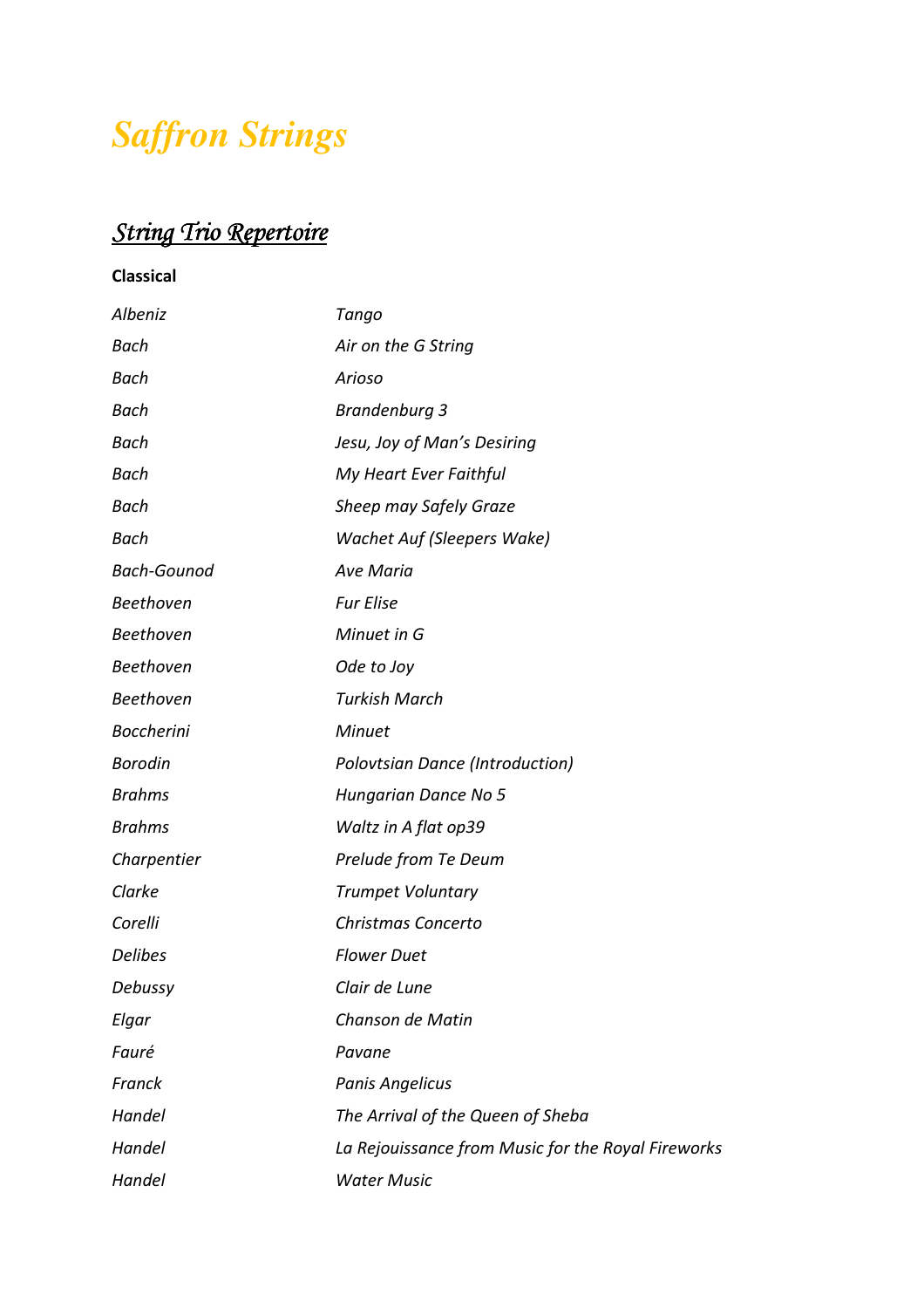| <b>Massenet</b>  | <b>Meditation from Thaïs</b>           |
|------------------|----------------------------------------|
| Mendelssohn      | <b>Wedding March</b>                   |
| <b>Mouret</b>    | Rondeau                                |
| Mozart           | Alleluja from Exultate Jubilate        |
| Mozart           | Divertimento K229                      |
| Mozart           | Elvira Madigan                         |
| Pachelbel        | Canon                                  |
| Pleyel           | Trios Op11                             |
| Puccini          | Nessun Dorma                           |
| Purcell          | <b>Trumpet Tune</b>                    |
| Purcell          | Suite from The Faery Queen             |
| <b>Scarlatti</b> | Sonatas                                |
| <b>Schubert</b>  | <b>Ave Maria</b>                       |
| Schumann         | <b>Traumeri</b>                        |
| Trad.            | Londonderry Air                        |
| Tchaikovsky      | <b>Sleeping Beauty Waltz</b>           |
| Verdi            | Brindisi (from La Traviata)            |
| Vivaldi          | Concerto for Strings RV 109            |
| Vivaldi          | Largo from Winter (The Four Seasons)   |
| Vivaldi          | La Folia                               |
| Vivaldi          | Allegro from Spring (The Four Seasons) |
| Wagner           | <b>Bridal March</b>                    |

## *Standards/Contemporary*

| Adele                | Make You Feel My Love      |
|----------------------|----------------------------|
| Arlen                | Somewhere Over the Rainbow |
| Armstrong            | What a Wonderful World     |
| John Barry           | Theme from Midnight Cowboy |
| Mike Batt            | <b>Bright Eyes</b>         |
| <b>Beach Boys</b>    | California Dreaming        |
| <b>Beach Boys</b>    | <b>God Only Knows</b>      |
| <i>Irving Berlin</i> | Isn't This a Lovely Day    |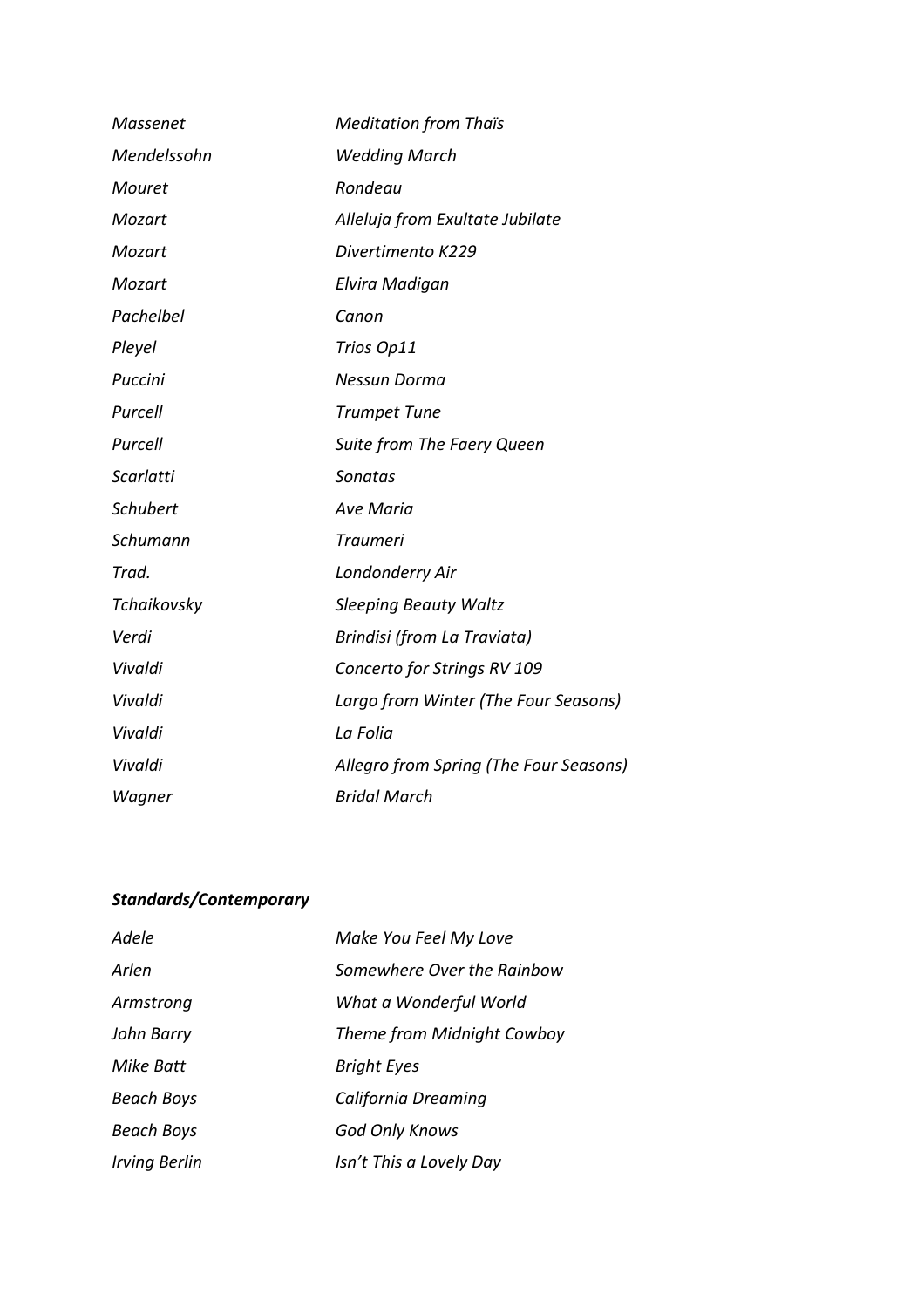| Beyoncé              | Halo                                    |
|----------------------|-----------------------------------------|
| James Blunt          | You're Beautiful                        |
| Jerry Bock           | Sunrise Sunset from Fiddler on the Roof |
| Eva Cassidy          | Songbird                                |
| Clean bandit         | Rather Be                               |
| Coldplay             | Clocks                                  |
| Coldplay             | Paradise                                |
| Coldplay             | Vida la Vida                            |
| Donaldson            | Makin' Whoopee                          |
| Elbow                | One Day Like This                       |
| Evanescence          | My Immortal                             |
| Carlos Gardel        | Tango por una Cabeza                    |
| Gershwin             | Lady Be Good                            |
| Gershwin             | Someone to Watch Over Me                |
| Hawker/Raymonde      | I Only Want to be With You              |
| Herman               | <b>Hello Dolly</b>                      |
| Jesse J              | Flashlight                              |
| Jack Johnson         | <b>Better Together</b>                  |
| Etta James           | At Last                                 |
| Scott Joplin         | <b>Black and White Rag</b>              |
| Joseph Kosma         | <b>Autumn Leaves</b>                    |
| Jerome Kern          | Smoke Gets in your Eyes                 |
| John Legend          | All of Me                               |
| Lennon/McCartney     | <b>Eleanor Rigby</b>                    |
| Lennon/McCartney     | All You Need is Love                    |
| Lennon/McCartney     | Here Comes the Sun                      |
| Lloyd-Webber         | All I Ask of You                        |
| Love Affair          | <b>Everlasting Love</b>                 |
| Henry Mancini        | Charade                                 |
| Henry Mancini        | <b>Moon River</b>                       |
| <b>Bruno Mars</b>    | <b>Marry You</b>                        |
| Jason Mraz           | I'm Yours                               |
| Muse                 | <b>Starlight</b>                        |
| Nitzsche/Saint-Marie | Up Where We Belong                      |